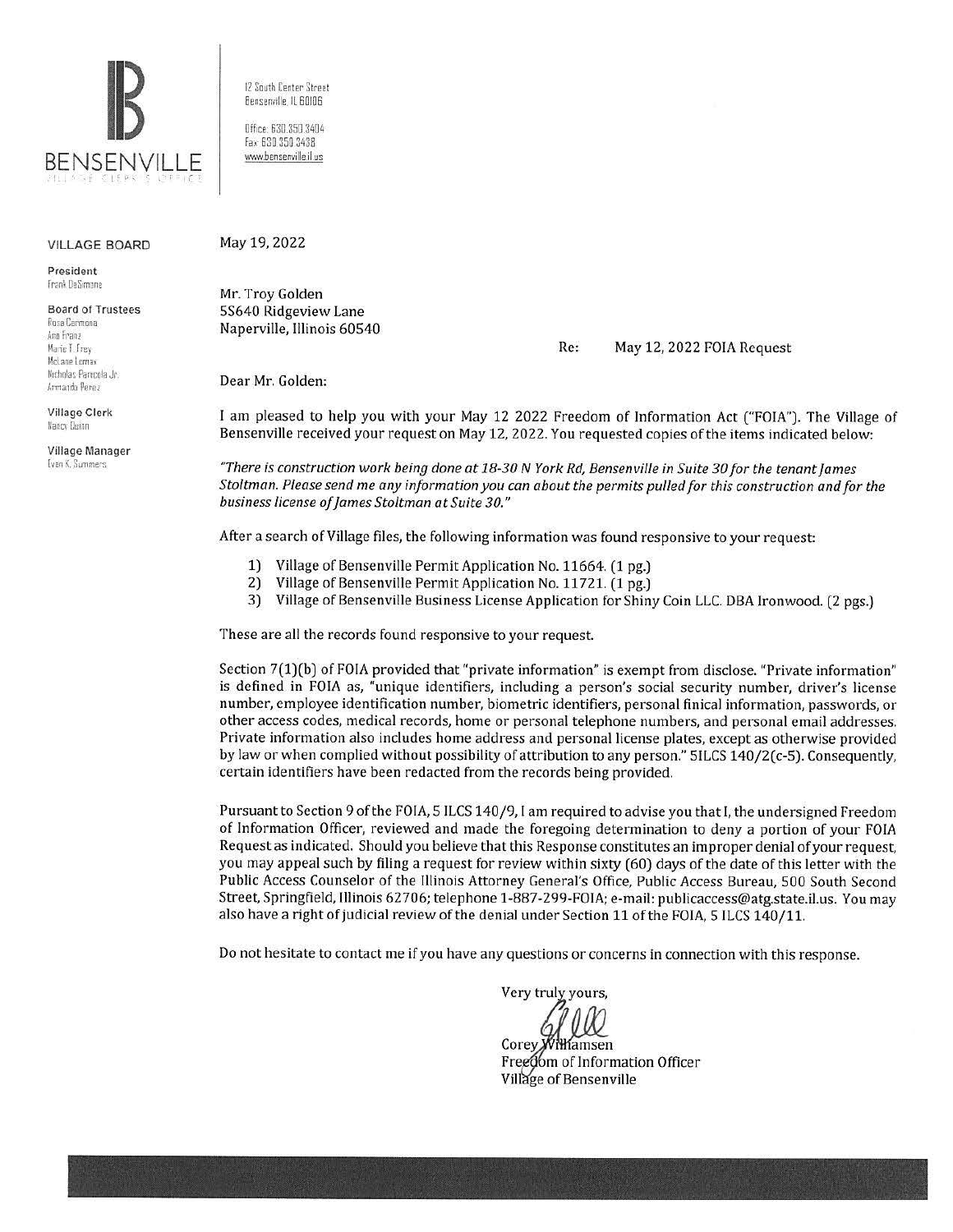VILLAGE OF BENSENVILLE

PERMIT APPLICATION

Î.

| Department of Community and Economic Development<br>12 S. Center St. Bensenville, IL 60106<br>Phone: 630.350.3413  Fax: 630.350.3449                                                                                                                                                                                                                                     |                                                                                                                                                                                                                                | Application Number                                                                                                                                                                                                                                                                                                                                                                                                                                                                                                                                                                                                                                                                                                                                            |
|--------------------------------------------------------------------------------------------------------------------------------------------------------------------------------------------------------------------------------------------------------------------------------------------------------------------------------------------------------------------------|--------------------------------------------------------------------------------------------------------------------------------------------------------------------------------------------------------------------------------|---------------------------------------------------------------------------------------------------------------------------------------------------------------------------------------------------------------------------------------------------------------------------------------------------------------------------------------------------------------------------------------------------------------------------------------------------------------------------------------------------------------------------------------------------------------------------------------------------------------------------------------------------------------------------------------------------------------------------------------------------------------|
| <b>CHECK ONE:</b><br><b>CRESIDENTIAL</b>                                                                                                                                                                                                                                                                                                                                 | <b>IMULTI-RESIDENTIAL</b>                                                                                                                                                                                                      | <b>EINON-RESIDENTIAL</b>                                                                                                                                                                                                                                                                                                                                                                                                                                                                                                                                                                                                                                                                                                                                      |
| $N.$ YORK                                                                                                                                                                                                                                                                                                                                                                |                                                                                                                                                                                                                                | $03 - 14 - 216 - 009$                                                                                                                                                                                                                                                                                                                                                                                                                                                                                                                                                                                                                                                                                                                                         |
| <b>SITE ADDRESS</b>                                                                                                                                                                                                                                                                                                                                                      | UNIT No.                                                                                                                                                                                                                       | P.I.N.<br><b>ZONING DISTRICT</b>                                                                                                                                                                                                                                                                                                                                                                                                                                                                                                                                                                                                                                                                                                                              |
| DEMO                                                                                                                                                                                                                                                                                                                                                                     |                                                                                                                                                                                                                                | 5380.00                                                                                                                                                                                                                                                                                                                                                                                                                                                                                                                                                                                                                                                                                                                                                       |
| <b>DESCRIPTION OF WORK</b><br>Name of Business on Site (non-residential):                                                                                                                                                                                                                                                                                                |                                                                                                                                                                                                                                | <b>ESTIMATED COST</b>                                                                                                                                                                                                                                                                                                                                                                                                                                                                                                                                                                                                                                                                                                                                         |
| <b>GENERAL CONTRACTOR:</b>                                                                                                                                                                                                                                                                                                                                               | $D_X$ OWNER                                                                                                                                                                                                                    | CUSTOMER # 4                                                                                                                                                                                                                                                                                                                                                                                                                                                                                                                                                                                                                                                                                                                                                  |
|                                                                                                                                                                                                                                                                                                                                                                          |                                                                                                                                                                                                                                |                                                                                                                                                                                                                                                                                                                                                                                                                                                                                                                                                                                                                                                                                                                                                               |
|                                                                                                                                                                                                                                                                                                                                                                          | PHONE: E-MAIL: E-MAIL: E-MAIL:                                                                                                                                                                                                 |                                                                                                                                                                                                                                                                                                                                                                                                                                                                                                                                                                                                                                                                                                                                                               |
|                                                                                                                                                                                                                                                                                                                                                                          | IF NECESSARY, ADDITIONAL LICENSED CONTRACTORS MUST COMPLETE & ATTACH LICENSE CERTIFICATE & BOND ON PAGE 2                                                                                                                      |                                                                                                                                                                                                                                                                                                                                                                                                                                                                                                                                                                                                                                                                                                                                                               |
|                                                                                                                                                                                                                                                                                                                                                                          |                                                                                                                                                                                                                                |                                                                                                                                                                                                                                                                                                                                                                                                                                                                                                                                                                                                                                                                                                                                                               |
| declare that to the best of my knowledge and belief the information provided is true and accurate.<br>ame<br>to Hman<br>Applicant's Name (Print)<br>Address<br>Applicant's Email Address<br>I hereby authorize the above listed applicant to complete the provisions of the applicable code and ordinances of this permit.<br>Sto Huran<br>Property Owner's Name (Print) | OWNER AND APPLICANT INFORMATION<br>Applicant's Signature<br>City, State & ZIP<br>Correspondence and escrow refunds can only be completed if the address of the applicant is kept current, which is applicant's responsibility. | No error or omission in either the plans or application in having the work completed in any other manner than that it is compliance with the approved plans and the applicable codes and ordinances of the Village of Bensenvi<br>State of Illinois. All work shall be completed, inspected and approved as required and no occupancy or use of the space shall be permitted until approved in writing by the Department of Community and Economic Development.<br>applicant shall be responsible for all fees associated with the instant permit, including but limited to cancellation fees, plan review fees, and re-inspection fees. Understanding the preceding statements, I hereby agree t<br>$12 - 3 - 21$<br>Date<br>Day Time Phone<br>$12 - 3 - 21$ |
| 34nc                                                                                                                                                                                                                                                                                                                                                                     | Property Owner's Signature<br>$\epsilon$                                                                                                                                                                                       | Date                                                                                                                                                                                                                                                                                                                                                                                                                                                                                                                                                                                                                                                                                                                                                          |
| Address                                                                                                                                                                                                                                                                                                                                                                  | 79478<br>City, State & ZIP                                                                                                                                                                                                     | $29 - e$<br>Day Time Phone                                                                                                                                                                                                                                                                                                                                                                                                                                                                                                                                                                                                                                                                                                                                    |
| Email Address:                                                                                                                                                                                                                                                                                                                                                           |                                                                                                                                                                                                                                |                                                                                                                                                                                                                                                                                                                                                                                                                                                                                                                                                                                                                                                                                                                                                               |
|                                                                                                                                                                                                                                                                                                                                                                          | OFFICE USE ONLY                                                                                                                                                                                                                |                                                                                                                                                                                                                                                                                                                                                                                                                                                                                                                                                                                                                                                                                                                                                               |
| <b>BUILDING INFORMATION</b>                                                                                                                                                                                                                                                                                                                                              | Milestone Dates:                                                                                                                                                                                                               | Fees:                                                                                                                                                                                                                                                                                                                                                                                                                                                                                                                                                                                                                                                                                                                                                         |
| $\Box$ New Construction<br>$\Box$ Addition                                                                                                                                                                                                                                                                                                                               |                                                                                                                                                                                                                                |                                                                                                                                                                                                                                                                                                                                                                                                                                                                                                                                                                                                                                                                                                                                                               |
| $\Box$ Alteration                                                                                                                                                                                                                                                                                                                                                        | Accessory<br>$12 - 3 - 21$<br>Applied                                                                                                                                                                                          | <b>ESCROW \$</b>                                                                                                                                                                                                                                                                                                                                                                                                                                                                                                                                                                                                                                                                                                                                              |
| Storm-water Permit Required                                                                                                                                                                                                                                                                                                                                              | Approved                                                                                                                                                                                                                       | APPLICATION \$                                                                                                                                                                                                                                                                                                                                                                                                                                                                                                                                                                                                                                                                                                                                                |
| $\mathbb{F}$                                                                                                                                                                                                                                                                                                                                                             | <b>Issued</b>                                                                                                                                                                                                                  | PLAN REVIEW \$                                                                                                                                                                                                                                                                                                                                                                                                                                                                                                                                                                                                                                                                                                                                                |
|                                                                                                                                                                                                                                                                                                                                                                          | Expires                                                                                                                                                                                                                        | INSPECTIONS (1x\$35/\$45) \$                                                                                                                                                                                                                                                                                                                                                                                                                                                                                                                                                                                                                                                                                                                                  |
|                                                                                                                                                                                                                                                                                                                                                                          |                                                                                                                                                                                                                                | OTHER \$                                                                                                                                                                                                                                                                                                                                                                                                                                                                                                                                                                                                                                                                                                                                                      |
| PAID BY:                                                                                                                                                                                                                                                                                                                                                                 | APPROVED BY: EC                                                                                                                                                                                                                | OTHER \$<br><b>TOTAL FEES DUE \$</b>                                                                                                                                                                                                                                                                                                                                                                                                                                                                                                                                                                                                                                                                                                                          |
|                                                                                                                                                                                                                                                                                                                                                                          |                                                                                                                                                                                                                                | PAGE                                                                                                                                                                                                                                                                                                                                                                                                                                                                                                                                                                                                                                                                                                                                                          |

PAGE<sub>1</sub>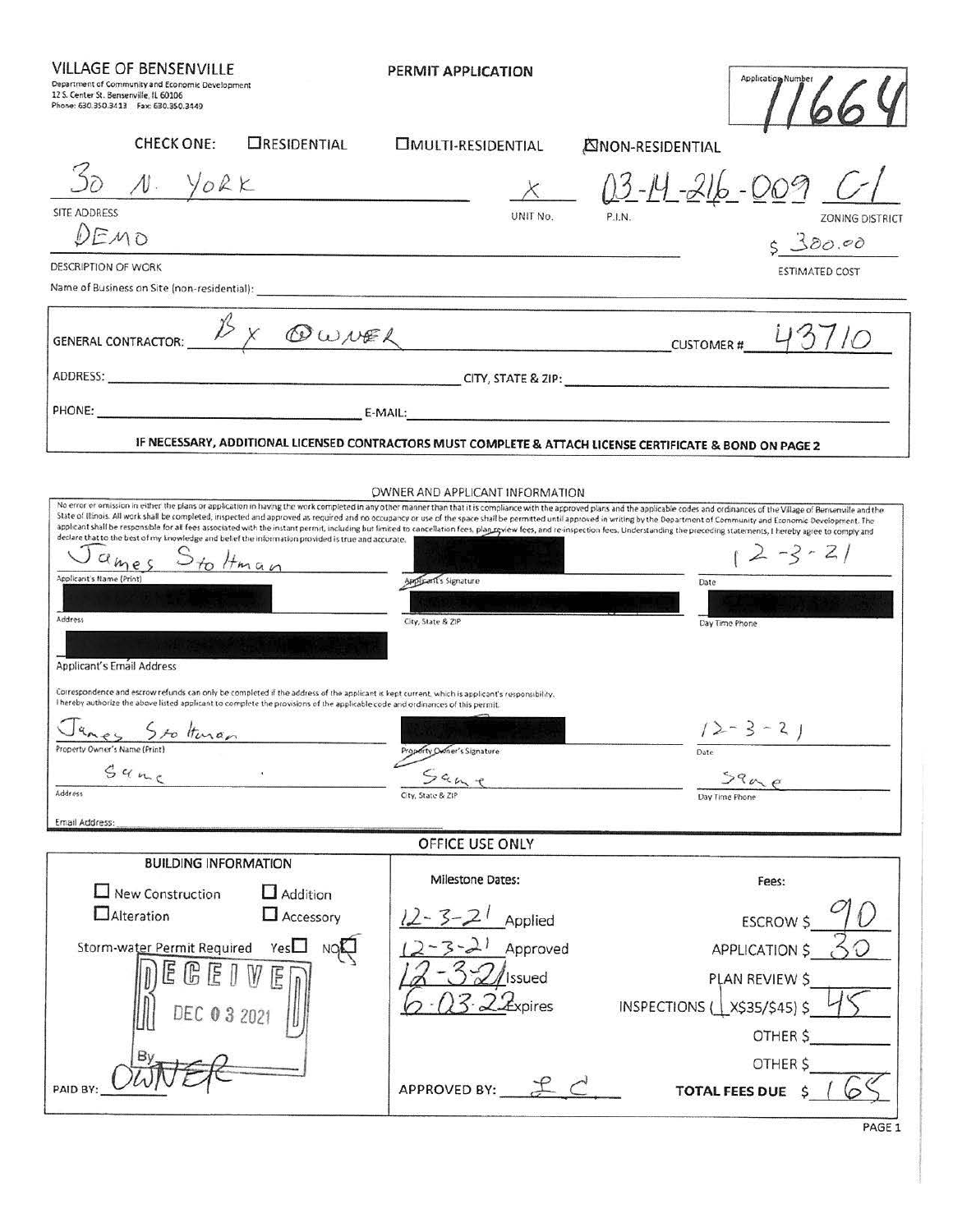**VILLAGE OF BENSENVILLE** 

PERMIT APPLICATION

|                                        | Department of Community and Economic Developmen |
|----------------------------------------|-------------------------------------------------|
| 12 S. Center St. Benserville, IL 60106 |                                                 |
| Phone: 630.350.3413 Fax: 630.350.3449  |                                                 |

MON-RESIDENTIAL **CHECK ONE:** ORESIDENTIAL **CIMULTI-RESIDENTIAL** SITE ADDRESS UNIT No.  $PIN$ **ZONING DISTRICT** / Bar  $P_{\text{Conf}}$  $5000 - 30$ DESCRIPTION OF WORK ESTIMATED COST Name of Business on Site (non-residential):  $KJ$ umbing **GENERAL CONTRACTOR:** Home IMPNOVEmeromER! ADDRESS: 2 6017 CITY, STATE & ZIP: GMAIL.COO  $100 \times 840$ PHONE: E-MAIL: IF NECESSARY, ADDITIONAL LICENSED CONTRACTORS MUST COMPLETE & ATTACH LICENSE CERTIFICATE & BOND ON PAGE 2 OWNER AND APPLICANT INFORMATION No error or omission in either the plans or application in having the work completed in any other manner than that it is compliance with the approved plans and the applicable codes and ordinances of the Village of Bensenvi State of Illinois. All work shall be completed, inspected and approved as required and no occupancy or use of the space shall be permitted until approved in writing by the Department of Community and Economic Development. declare that to the best of my knowledge and belief the information provided is true and accurate.  $5x_{0}$  / than  $|-(-7)$ James Applicant's Name (Pr Applicant's Signature Date Address City, State & ZIP Day Time Phone Applicant's Email Address Correspondence and escrow refunds can only be completed if the address of the applicant is kept current, which is applicant's responsibility. I hereby authorize the above listed applicant to complete the provisions of the applicable code and ordinances of this permit.  $| - | - \rangle$  $J$ amez  $H_{\nu \setminus q}$  $\sqrt{2}$ Property Owner's Name (Print) Property Owner's Signature Date Address City, State & ZIP Day Time Phone Email Address: OFFICE USE ONLY **BUILDING INFORMATION** Milestone Dates: Fees:  $\Box$  Addition New Construction  $-6 - 22$  Applied Alteration  $\Box$  Accessory ESCROWS 225.00 Storm-water Permit Required Yes no APPLICATION \$400.00 Approved PLAN REVIEW \$  $455.00$ Issued INSPECTIONS  $(1 \times \frac{5}{5})$  \$ 180,00 Expires  $E$   $R$   $E$ OTHER S JAN 06 2022 PAID BY: OWNER OTHER \$ APPROVED BY:  $IC$ TOTAL FEES DUE \$1260.00 PAGE 1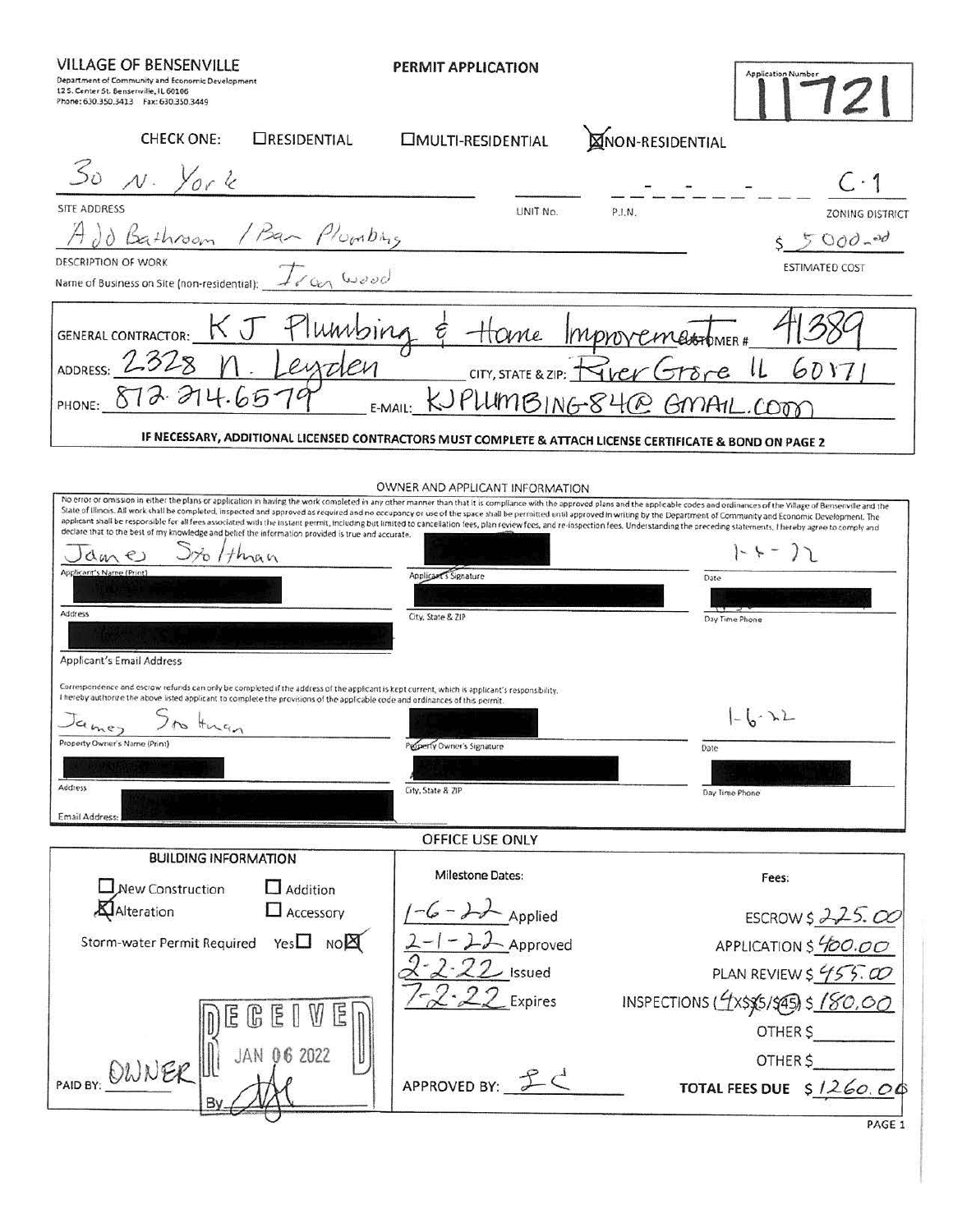|                                                                                                                                 | <b>BAL 5687 BAL 23366</b><br>13745 Application For Business License                                                                                                                                                           |       |                     |                      |  |
|---------------------------------------------------------------------------------------------------------------------------------|-------------------------------------------------------------------------------------------------------------------------------------------------------------------------------------------------------------------------------|-------|---------------------|----------------------|--|
| Business or Organization's Legal Name Shiny Coin LLC. dba Ironwood                                                              |                                                                                                                                                                                                                               |       |                     | $\frac{1}{\sqrt{2}}$ |  |
| Business Address 30 N. York                                                                                                     |                                                                                                                                                                                                                               |       | Unit/Suite          |                      |  |
| City/State/Zip Code Bensenville, IL. 60106                                                                                      |                                                                                                                                                                                                                               |       |                     |                      |  |
| 630-595-8321<br><b>Business Phone</b>                                                                                           | Email                                                                                                                                                                                                                         |       |                     |                      |  |
|                                                                                                                                 |                                                                                                                                                                                                                               |       |                     |                      |  |
| City/State/Zip Code                                                                                                             |                                                                                                                                                                                                                               |       |                     |                      |  |
| Federal Employer Identification Number (FEIN):                                                                                  |                                                                                                                                                                                                                               |       |                     |                      |  |
| Will the Business generate sales tax? $\mathcal{O}$ YES $\Box$ NO If yes, State Sales Tax (IBT) #:                              |                                                                                                                                                                                                                               |       |                     |                      |  |
|                                                                                                                                 |                                                                                                                                                                                                                               |       |                     |                      |  |
| BUSINESS OWNERSHIP TYPE AND CONTACT INFORMATION - Select the option that defines the ownership type                             |                                                                                                                                                                                                                               |       |                     |                      |  |
| Ø<br>If Sole Proprietorship, list information for the sole owner/operator below:                                                |                                                                                                                                                                                                                               |       |                     |                      |  |
| O<br>If Partnership, list information for all Managing Partners below (Attach additional sheet if necessary):                   |                                                                                                                                                                                                                               |       |                     |                      |  |
| If Corporation, list information for the President and Chief Financial Officer below:                                           |                                                                                                                                                                                                                               |       |                     |                      |  |
| First Name: James                                                                                                               | Last Name: Stoltman                                                                                                                                                                                                           |       |                     |                      |  |
| <b>ARTISTS IN THE REAL</b>                                                                                                      |                                                                                                                                                                                                                               |       |                     |                      |  |
| <b>Address</b>                                                                                                                  | City/State/Zip Code                                                                                                                                                                                                           |       |                     |                      |  |
| 630-595-8321<br>Phone                                                                                                           | Email                                                                                                                                                                                                                         |       |                     |                      |  |
| First Name: Manual Manual Manual Manual Manual Manual Manual Manual Manual Manual Manual Manual Manual Manual                   | Last Name: 1988 - 1988 - 1988 - 1988 - 1988 - 1988 - 1988 - 1988 - 1988 - 1988 - 1988 - 1988 - 1988 - 1988 - 1                                                                                                                |       |                     |                      |  |
| Address                                                                                                                         |                                                                                                                                                                                                                               |       |                     |                      |  |
| Phone_<br><u> La Caractería de la componentación de la componentación de la componentación de la componentación de la compo</u> | Email                                                                                                                                                                                                                         |       |                     |                      |  |
| PROPERTY OWNER INFORMATION AND CONTACT                                                                                          |                                                                                                                                                                                                                               |       |                     |                      |  |
| First Name: Same as above                                                                                                       | Last Name: and the contract of the contract of the contract of the contract of the contract of the contract of                                                                                                                |       |                     |                      |  |
|                                                                                                                                 |                                                                                                                                                                                                                               |       |                     |                      |  |
| Phone Phone                                                                                                                     | Email and the contract of the contract of the contract of the contract of the contract of the contract of the contract of the contract of the contract of the contract of the contract of the contract of the contract of the |       |                     |                      |  |
| LOCAL KEYHOLDER/EMERGENCY CONTACTS (Please list in order of best contact):                                                      |                                                                                                                                                                                                                               |       |                     |                      |  |
| Order<br>Name                                                                                                                   | Title                                                                                                                                                                                                                         |       | <b>Phone Number</b> |                      |  |
| 1.<br>James Stoltman                                                                                                            |                                                                                                                                                                                                                               | Owner |                     |                      |  |
| 2.<br>3.                                                                                                                        |                                                                                                                                                                                                                               |       |                     |                      |  |
|                                                                                                                                 |                                                                                                                                                                                                                               |       |                     |                      |  |
| Name of Fire Alarm Company TBD                                                                                                  |                                                                                                                                                                                                                               |       |                     |                      |  |
| Is this building sprinkled? 2 YES<br>$\Box$ NO                                                                                  |                                                                                                                                                                                                                               |       |                     |                      |  |
|                                                                                                                                 |                                                                                                                                                                                                                               |       |                     |                      |  |
|                                                                                                                                 |                                                                                                                                                                                                                               |       |                     |                      |  |